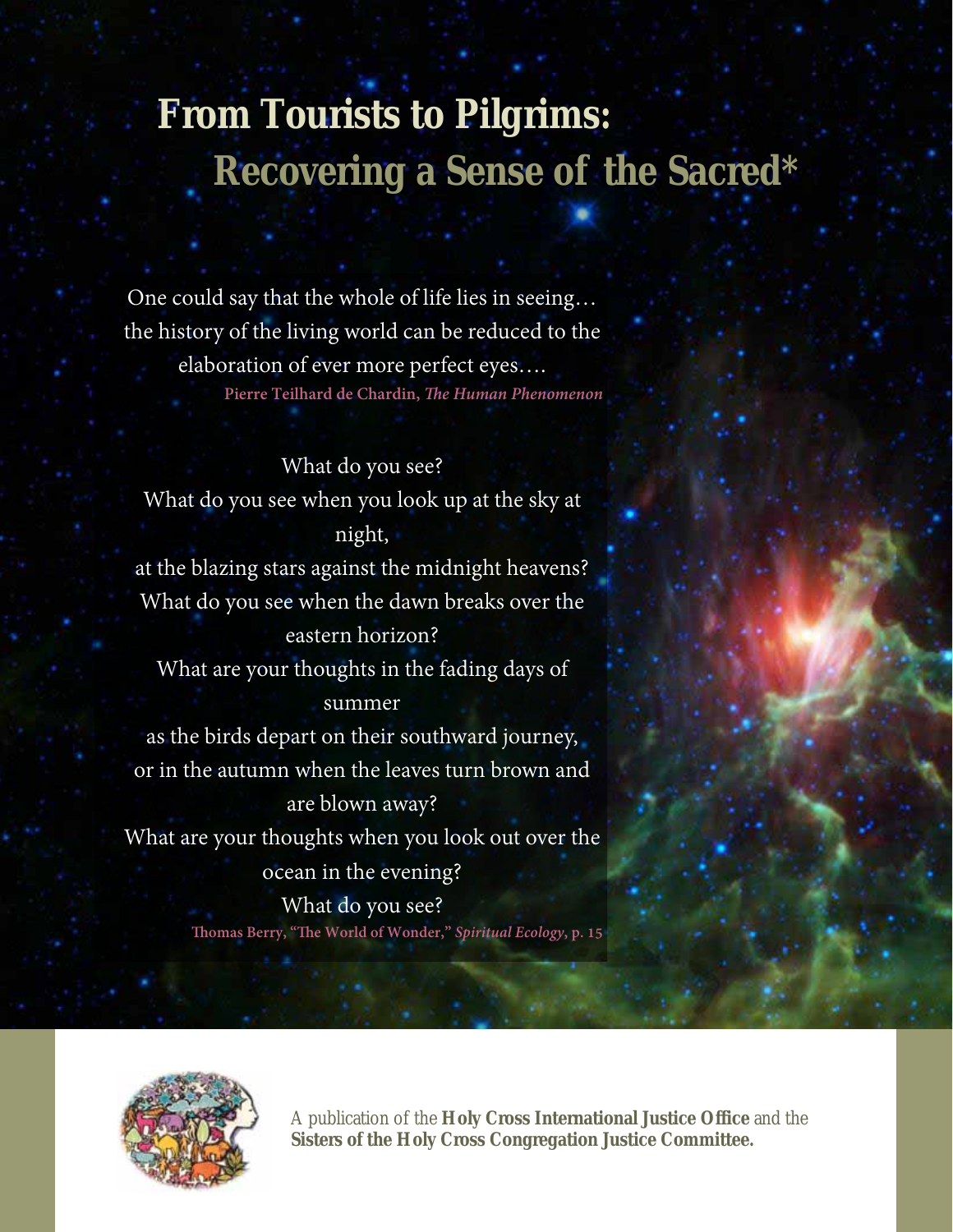Indian author Satish Kumar says there are two ways of seeing the world around us. *Pilgrims* see Earth, indeed the entire universe, as imbued with the divine, full of wonder and mystery and permeated through and through with spirit. For pilgrims, the world is a sacred place to be engaged with reverence and graƟtude. *Tourists* view Earth and its riches as "resource" – a font of goods and services for human consumption and pleasure. Its value lies solely in usefulness to us.

Pause and reflect for a moment.

- *What do you see when you look at the world around you? Do you see primarily with eyes of a pilgrim or eyes of a tourist?*
- $\div$  *Has* your vision shifted over time? *If so, what influences have sƟmulated this change?*



*How does your culture see and relate to nature and the material world? How might that color your vision?*

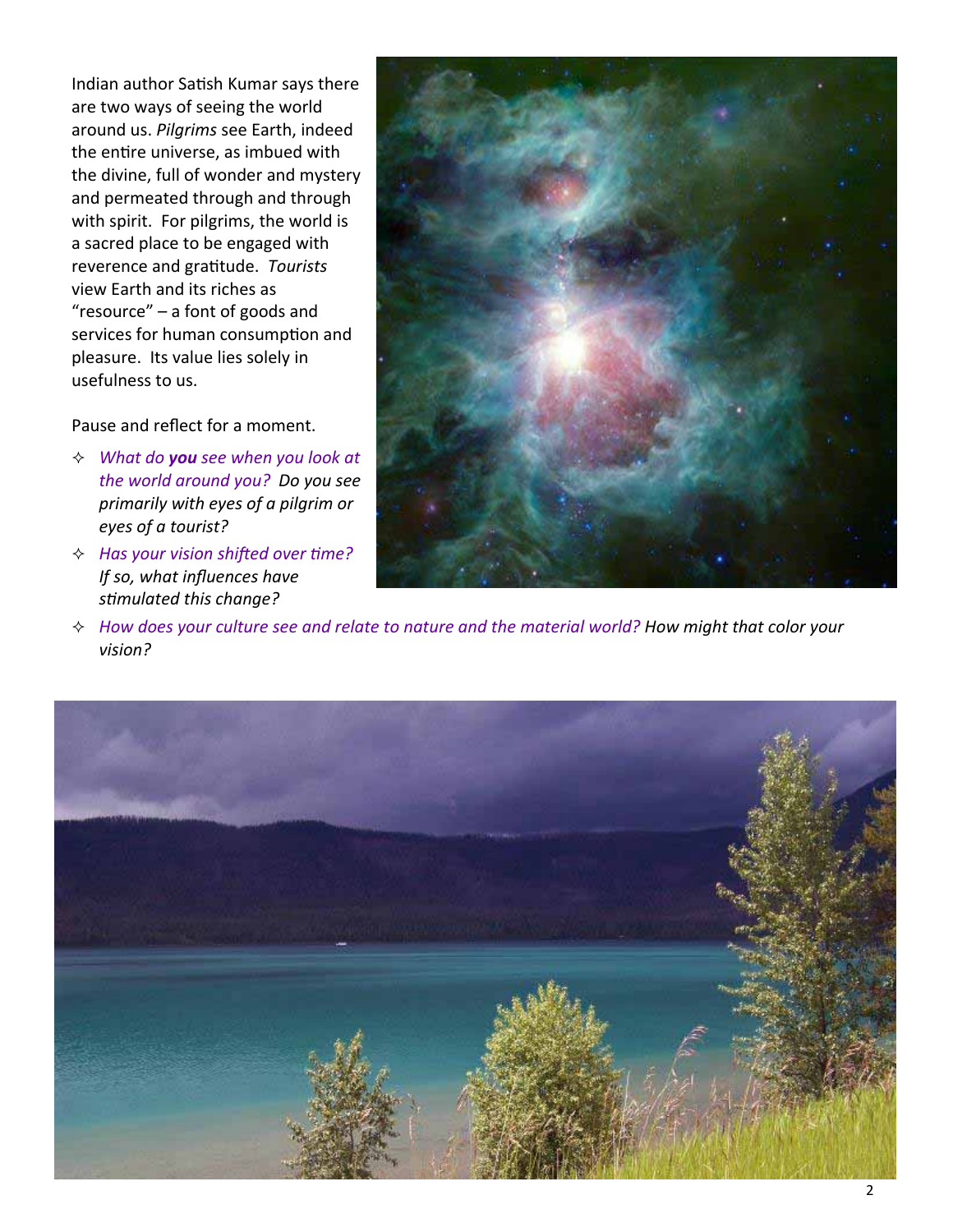For more than 99 percent of our history, we humans walked on Earth as pilgrims, at home in a living, in‐ spirited cosmos and intimate with the greater community of life. But with the advent of the Scientific Revolution and Enlightenment, all of that changed.

Shifting scientific understandings exorcised spirit from matter and the material realm came to be seen as dead, inert "stuff" for humans to exploit and consume. We began to define ourselves as radically separate from and superior to nature; the universe was increasingly viewed as a cold, hostile place to be conquered and controlled. A living, rooting pilgrim cosmology was gradually replaced by a mechanistic tourist cosmology of domination and exploitation, with dire consequences for us and all our disavowed kin.

We have lost our connection to the deeper reality of things. We now find ourselves on a devastated [planet] where nothing is holy, nothing is sacred. We no longer have a world of inherent value, no world of wonder, no untouched, unspoiled, unused world. We have *used* everything. (Thomas Berry, "The World of Wonder," *Spiritual Ecology*, p. 16)

Although we seldom realized it, losing a living cosmology left us adrift, with a great ache. Feeling homeless and alone, separated from one another and from the cosmological community, we have sought to fill that void with a surrogate cosmology of consumption (*Tao of Liberation*, p. 137). Earlier humans gathered under the stars or in caves or cathedrals to discern the meaning of life and the universe. But as cosmologist Brian Swimme has observed,

Now, we gather and watch TV ads. Every ad is a cosmological sermon – the universe is a collection of objects to be fashioned into items for our consumption, and the role of humans is to work and buy objects. (*The Sacred Balance*, p. 20)

### Reflection:

- *What consequences of the shift to a tourist cosmology do you perceive?*
- *What connecƟons do you see between manic consumpƟon and the loss of a living cosmology?*

For the past 400 years or so, the

scientific enterprise and the cosmology it birthed have ruled, producing tremendous benefits, but also horrendous harms. But a new pilgrim cosmology, grounded in the scientific story of the universe, is now slowly coming to birth.

Over the past century, a new vision of the cosmos has been emerging from the very sciences that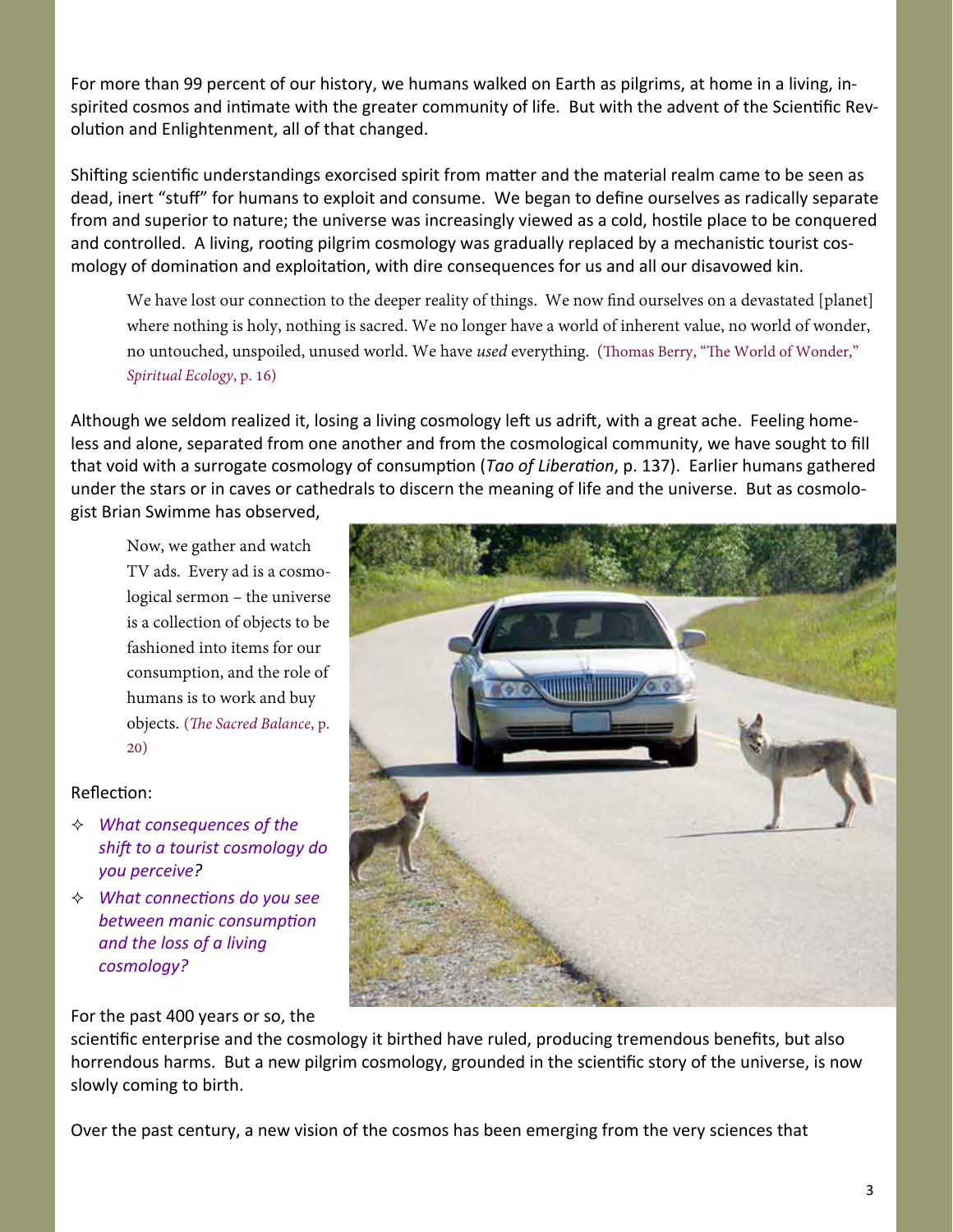pronounced matter "dead". For the first time, powerful new technologies are enabling humans to see deeply into the realm of atoms as well as the realm of stars. What scientists are discovering is astounding: the more deeply they peer, the more complex, subtle and mysterious reality becomes.

At every level, the cosmos is seen to be radically relational and interconnected. Rather than "static" and "dead," matter itself is revealed to be a dynamic dance of energy and relationality. Once again, Earth and the entire cosmos are seen to be in some sense "alive," bursting with creativity and emergence, and overflowing with spirit. Science is validating what mystics like Teilhard



de Chardin and Tagore have long grasped,

Everything glows, expands, is impregnated with…the Absolute. [E]verything is animated with a flow of Presence and Love. (*The Future of Mankind*, chapter 3)

The same stream of life that runs through my veins night and day runs through the world and dances in rhythmic measures. (*Gitanjali LXIX)*



## Reflection:

- *What feelings does a living universe pulsing with the Divine evoke in you?*
- *What quesƟons, what responses arise?*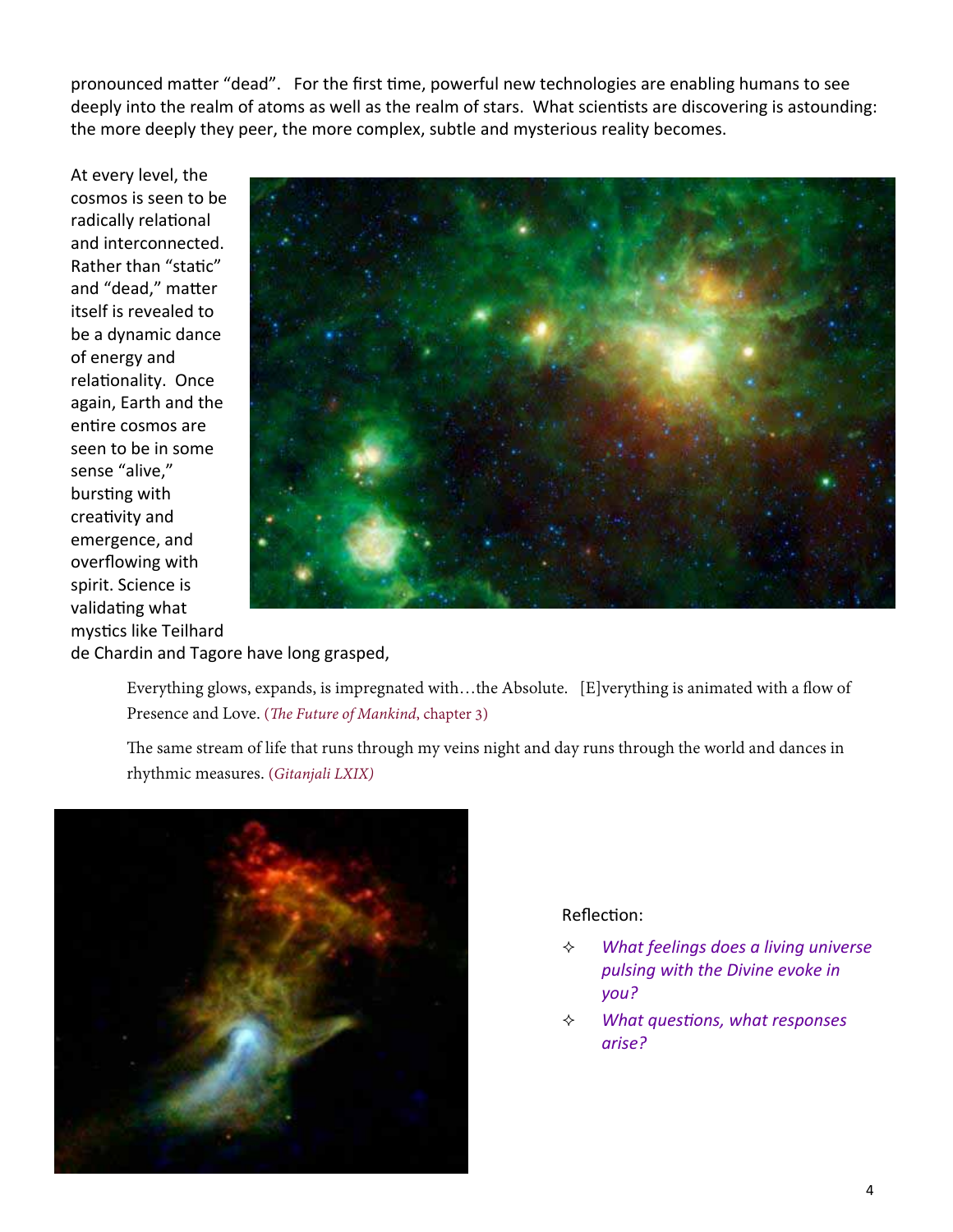

Pilgrims are people who love this world. In a living universe in which everything manifests the Divine, that is the only authentic human response. How that love is expressed is unique for each pilgrim, but certain contours of pilgrim life do emerge.

Pilgrims have a profound sense that they are not merely on Earth…they are Earth itself that, in this phase of its evolution, has begun to feel, think, love, wonder, and care (*Tao of LiberaƟon*, p. 333).

Pilgrims recognize their deep need to listen to, commune with, and learn from the more‐than‐human world in order to become fully themselves.

Pilgrims root themselves in place, delving into the secrets of their own locale, becoming keenly aware of all that makes that place special and unique: its history, its lore, and most especially, its more ‐than‐human community.

Pilgrims are acutely materialistic  $$ materialistic not in the sense of the dominant culture, but in the sense of deeply revering the world, attending to it lovingly, frugally and wisely using its gifts, and conserving, protecting and

healing it in whatever ways they can.

Reflection:

- $\div$  How do you express your love for this world? What practices support your personal transition from tourist *to pilgrim?*
- *What ways have you discovered to commune with and learn from the more‐than‐human world?*
- *How rooted are you in your locale? What might you do to deepen those roots?*
- $\Diamond$  How can we facilitate a societal transition to a new materialism of reverence for Earth and the entire Earth *community?*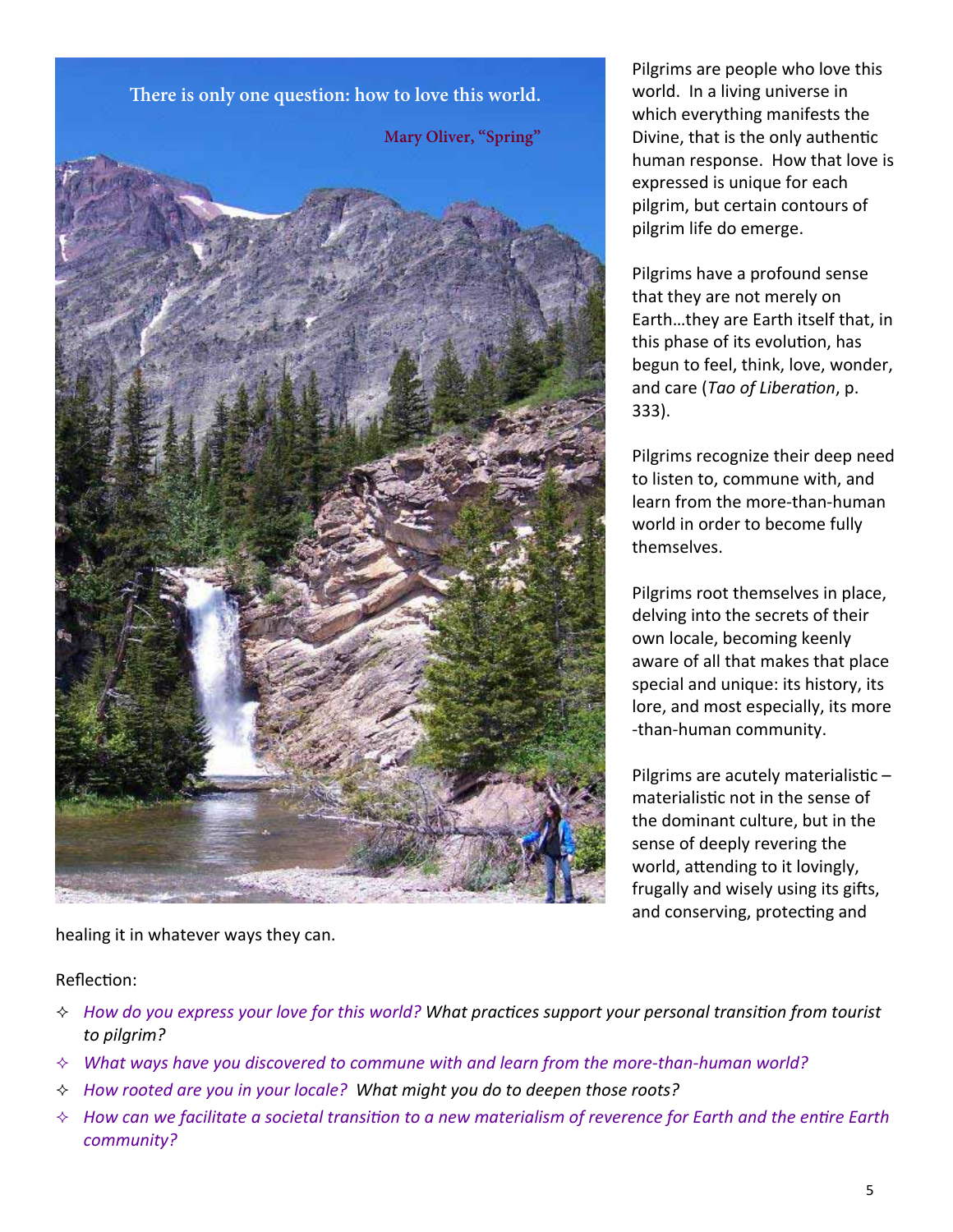# **Resources for further reflection:**

# BOOKS

#### The Cosmic Pilgrim: A Spiritual Exploration of the New Story of Science and Religion. Macintyre, Margaret. Eugene, OR: Wipf & Stock, 2010.

The Cosmic Pilgrim is an introduction to the world of eco-theology. Based on the vision of Pierre Teilhard de Chardin, it describes the nature of reality in our Cosmos that is continually unfolding within our expanding consciousness, and the journey, the pilgrimage of the universe through space and time toward its consummate destiny within the fullness of God.

#### **The Living Universe: Where Are We? Who Are We? Where Are We Going?** Elgin, Duane. San Francisco, CA: BerreƩ‐Koehler Publishers, Inc., 2009.

Duane Elgin brings together extraordinary evidence from cosmology, biology, and physics to show that the universe is not dead but rather uniquely alive, an insight that, he shows, is in harmony with all of the world's major spiritual traditions. Elgin argues that, in order to transform our planetary crises, we need to move past a paradigm of separation and exploitation and learn to live sustainably on the Earth, in harmony with one another, and in communion with the living universe.

#### **Recovering a Sense of the Sacred: ConversaƟons with Thomas Berry.** Toben, Carolyn W. WhitseƩ, NC: Timberlake Earth Sanctuary Press, 2012.

This thoughtful and poignant memoir recounts Carolyn W. Toben's spiritual journey with renowned scholar, author and cultural historian, Thomas Berry. For ten years, Carolyn spent many hours in deep discussions with Thomas Berry about his transformational thinking for healing the human-earth relationship through recovery of a sense of the sacred. This book is based on her personal notes, practices and reflections from these conversations.

#### **The Sacred Balance: Rediscovering Our Place in Nature.** Suzuki, David. 2nd ediƟon. Vancouver, BC: Greystone Books, 2006.

The economy and global competitiveness are the bottom line for society and governments, or so says conventional wisdom. But what are the real needs that must be satisfied to live rich, fulfilling lives? This is the question David Suzuki explores in this wideranging study. Suzuki demonstrates that people are genetically programmed for the company of other species, and suffer enormously when we fail to live in harmony with them. He analyzes those deep spiritual needs, rooted in nature, that are also a crucial component of a loving world.

#### **Spiritual Ecology: The Cry of the Earth.** Vaughan‐Lee, Llewellyn, editor. Point Reyes, CA: The Golden Sufi Center, 2013.

Showing the deep connection between our present ecological crisis and our lack of awareness of the sacred nature of creation, this series of essays from spiritual and environmental leaders around the world shows how humanity can transform its relationship with the Earth. Combining the thoughts and beliefs from a diverse range of essayists, this collection highlights the current ecological crisis and articulates a much-needed spiritual response to it.

#### **The Tao of LiberaƟon: Exploring the Ecology of TransformaƟon.** Hathaway, Mark and Leonardo Boff. Maryknoll, NY: Orbis Books., 2009.

Today, humanity stands at an historic crossroads. Deepening poverty and accelerating ecological destruction challenge us to act with wisdom and maturity: How can we move toward a future where meaning, hope, and beauty can truly flourish? Drawing on insights from economics, psychology, science, and spirituality, *The Tao of Liberation* seeks wisdom leading to authentic liberation a path toward ever-greater communion, diversity, and creativity for the Earth community.

## FILMS

#### **Force Of Nature: The David Suzuki Movie.** Entertainment One, 2010.

David Suzuki, iconic Canadian scientist, activist, environmentalist, broadcaster and educator, delivers a last lecture -- what he describes as a distillation of his life and thoughts, his legacy, what he wants to say before he dies. In his lecture he articulates a core, urgent message: we have exhausted the limits of the biosphere and it is imperative that we rethink our relationship with the natural world. The lecture itself is conceived as a memory box, where ideas, powerful images and his urgent message are delivered as a stunning theatrical event, captured by multiple cameras.

#### Journey of the Universe: An Epic Story of Cosmic, Earth, and Human Transformation. Dir., David Kennard and Patsy Northcutt. Shelter Island, 2013.

This film connects such big picture issues as the birth of the cosmos 14 billion years ago – to the invisible frontiers of the human genome – as well as to our current impact on Earth's evolutionary dynamics. Through Brian Swimme's engaging and thoughtful observations, audiences everywhere will discover the profound role we play in this intricate web of life.